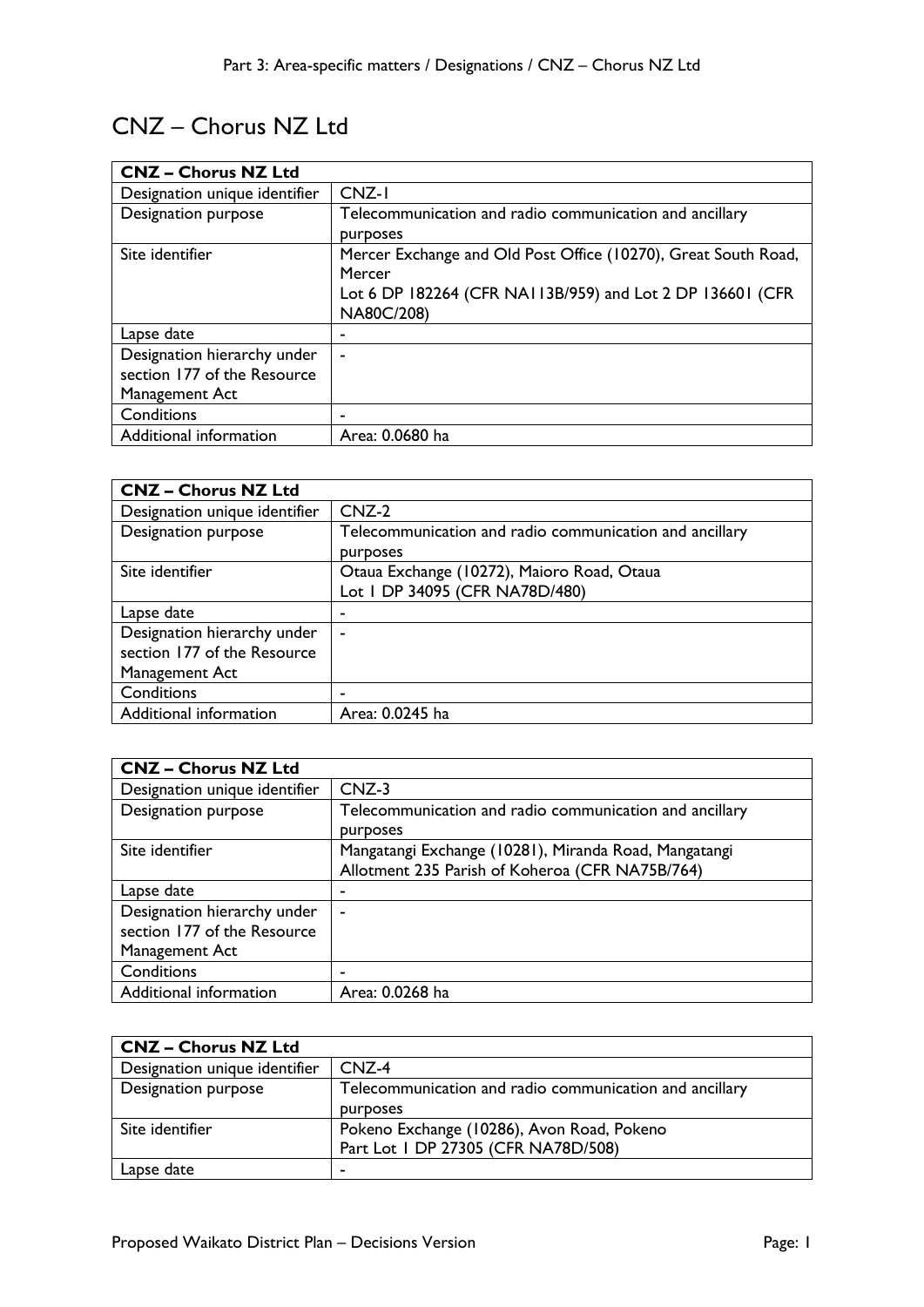| Designation hierarchy under<br>section 177 of the Resource<br>Management Act | $\sim$          |
|------------------------------------------------------------------------------|-----------------|
| Conditions                                                                   |                 |
| Additional information                                                       | Area: 0.0278 ha |

| <b>CNZ - Chorus NZ Ltd</b>                                 |                                                                                                               |
|------------------------------------------------------------|---------------------------------------------------------------------------------------------------------------|
| Designation unique identifier                              | $CNZ-5$                                                                                                       |
| Designation purpose                                        | Telecommunication and radio communication and ancillary<br>purposes                                           |
| Site identifier                                            | Port Waikato Exchange (10287), 2 Ashwell Drive, Port Waikato<br>Lot I DP South Auckland 23882 (CFR SA46D/424) |
| Lapse date                                                 | ۰                                                                                                             |
| Designation hierarchy under<br>section 177 of the Resource | ۰                                                                                                             |
| Management Act                                             |                                                                                                               |
| Conditions                                                 |                                                                                                               |
| Additional information                                     | Area: 0.1008 ha                                                                                               |

| <b>CNZ - Chorus NZ Ltd</b>                                                   |                                                                                                                               |
|------------------------------------------------------------------------------|-------------------------------------------------------------------------------------------------------------------------------|
| Designation unique identifier                                                | CNZ-6                                                                                                                         |
| Designation purpose                                                          | Telecommunication and radio communication and ancillary<br>purposes                                                           |
| Site identifier                                                              | Onewhero Exchange (10317), corner of Hall Road and<br>Onewhero-Tuakau Bridge Road, Onewhero<br>Sec 1 SO 58414 (CFR SA46D/164) |
| Lapse date                                                                   | ۰                                                                                                                             |
| Designation hierarchy under<br>section 177 of the Resource<br>Management Act | ۰                                                                                                                             |
| Conditions                                                                   | -                                                                                                                             |
| Additional information                                                       | Area: 0.0203 ha                                                                                                               |

| <b>CNZ - Chorus NZ Ltd</b>                                                   |                                                                                                                                               |
|------------------------------------------------------------------------------|-----------------------------------------------------------------------------------------------------------------------------------------------|
| Designation unique identifier                                                | $CNZ-7$                                                                                                                                       |
| Designation purpose                                                          | Telecommunication and radio communication and ancillary<br>purposes                                                                           |
| Site identifier                                                              | Glen Murray Exchange (10319), corner of Waikaretu Valley Road<br>and Highway 22, Glen Murray<br>Lot I DP South Auckland 56446 (CFR SA46D/153) |
| Lapse date                                                                   |                                                                                                                                               |
| Designation hierarchy under<br>section 177 of the Resource<br>Management Act | $\sim$                                                                                                                                        |
| Conditions                                                                   |                                                                                                                                               |
| Additional information                                                       | Area: 0.0248 ha                                                                                                                               |

| <b>CNZ - Chorus NZ Ltd</b>    |         |
|-------------------------------|---------|
| Designation unique identifier | I CNZ-8 |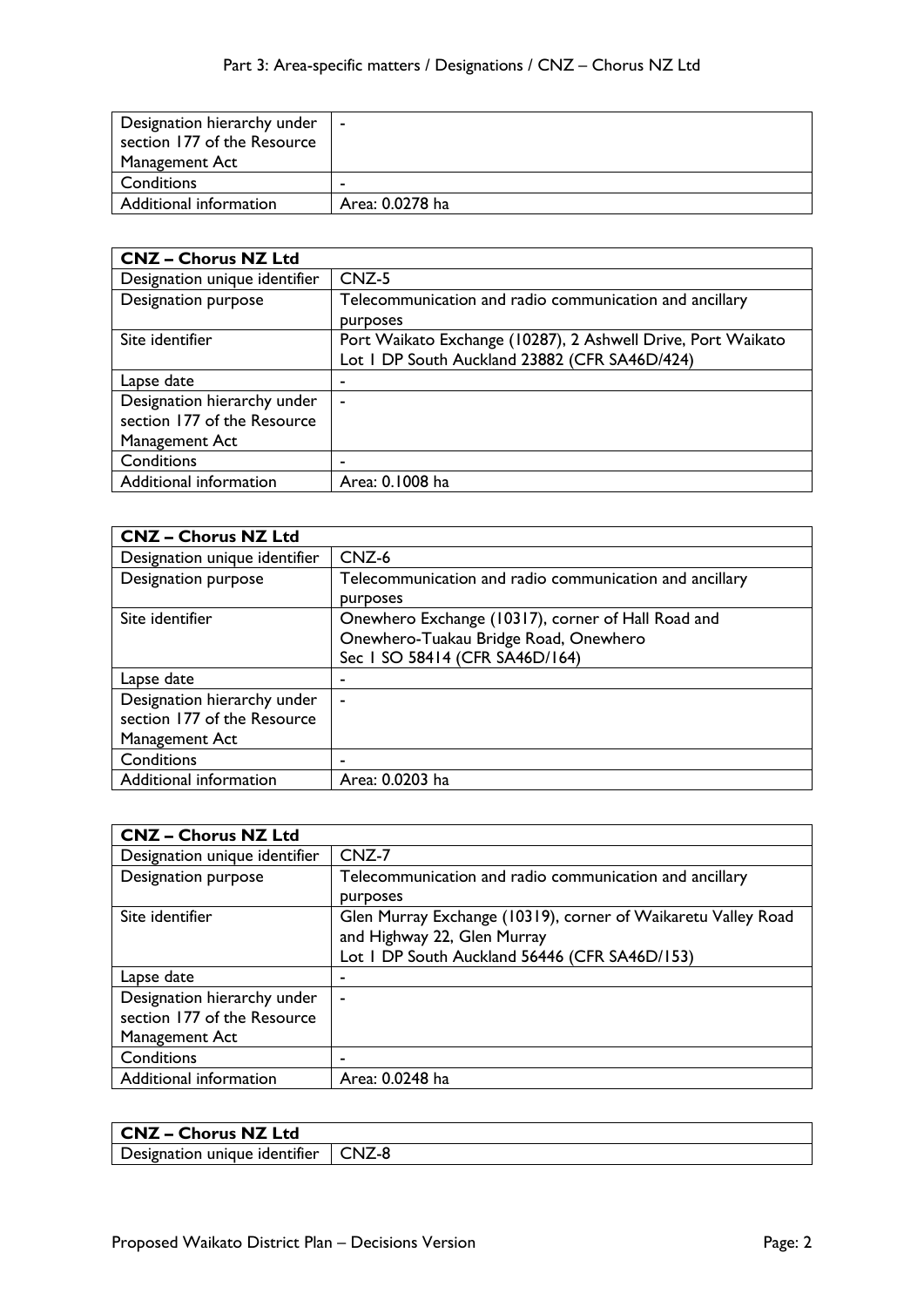| Designation purpose         | Telecommunication and radio communication and ancillary |
|-----------------------------|---------------------------------------------------------|
|                             | purposes                                                |
| Site identifier             | Pukekawa Exchange (10320), McKenzie Road                |
|                             | Part Lot 2 DP South Auckland 7 (CFR SA46D/762)          |
| Lapse date                  |                                                         |
| Designation hierarchy under | ۰                                                       |
| section 177 of the Resource |                                                         |
| Management Act              |                                                         |
| Conditions                  |                                                         |
| Additional information      | Area: 0.1239 ha                                         |

| <b>CNZ - Chorus NZ Ltd</b>    |                                                         |
|-------------------------------|---------------------------------------------------------|
| Designation unique identifier | CNZ-9                                                   |
| <b>Designation purpose</b>    | Telecommunication and radio communication and ancillary |
|                               | purposes                                                |
| Site identifier               | 2002 State Highway 2, Maramarua                         |
|                               | Pt Lot 2 DP 31656                                       |
| Lapse date                    | ۰                                                       |
| Designation hierarchy under   | ٠                                                       |
| section 177 of the Resource   |                                                         |
| Management Act                |                                                         |
| Conditions                    | Refer below.                                            |
| Additional information        | Area: 0.0255 ha                                         |

| <b>CNZ - Chorus NZ Ltd</b>    |                                                         |
|-------------------------------|---------------------------------------------------------|
| Designation unique identifier | $CNZ-10$                                                |
| Designation purpose           | Telecommunication and radio communication and ancillary |
|                               | purposes                                                |
| Site identifier               | 219 Hunter Road, Eureka                                 |
|                               | Blk XVI being Pt New Zealand Loan and Mercantile Grant  |
| Lapse date                    | ۰                                                       |
| Designation hierarchy under   | ۰                                                       |
| section 177 of the Resource   |                                                         |
| Management Act                |                                                         |
| Conditions                    | Refer below.                                            |
| Additional information        | Area: 0.0279 ha                                         |
|                               |                                                         |

| <b>CNZ - Chorus NZ Ltd</b>    |                                                         |
|-------------------------------|---------------------------------------------------------|
| Designation unique identifier | $CNZ-11$                                                |
| Designation purpose           | Telecommunication and radio communication and ancillary |
|                               | purposes                                                |
| Site identifier               | 962 Gordonton Road, Gordonton                           |
|                               | Part Lot 1 DP 3435                                      |
| Lapse date                    |                                                         |
| Designation hierarchy under   |                                                         |
| section 177 of the Resource   |                                                         |
| Management Act                |                                                         |
| Conditions                    | Refer below.                                            |
| Additional information        | Area: 0.0278 ha                                         |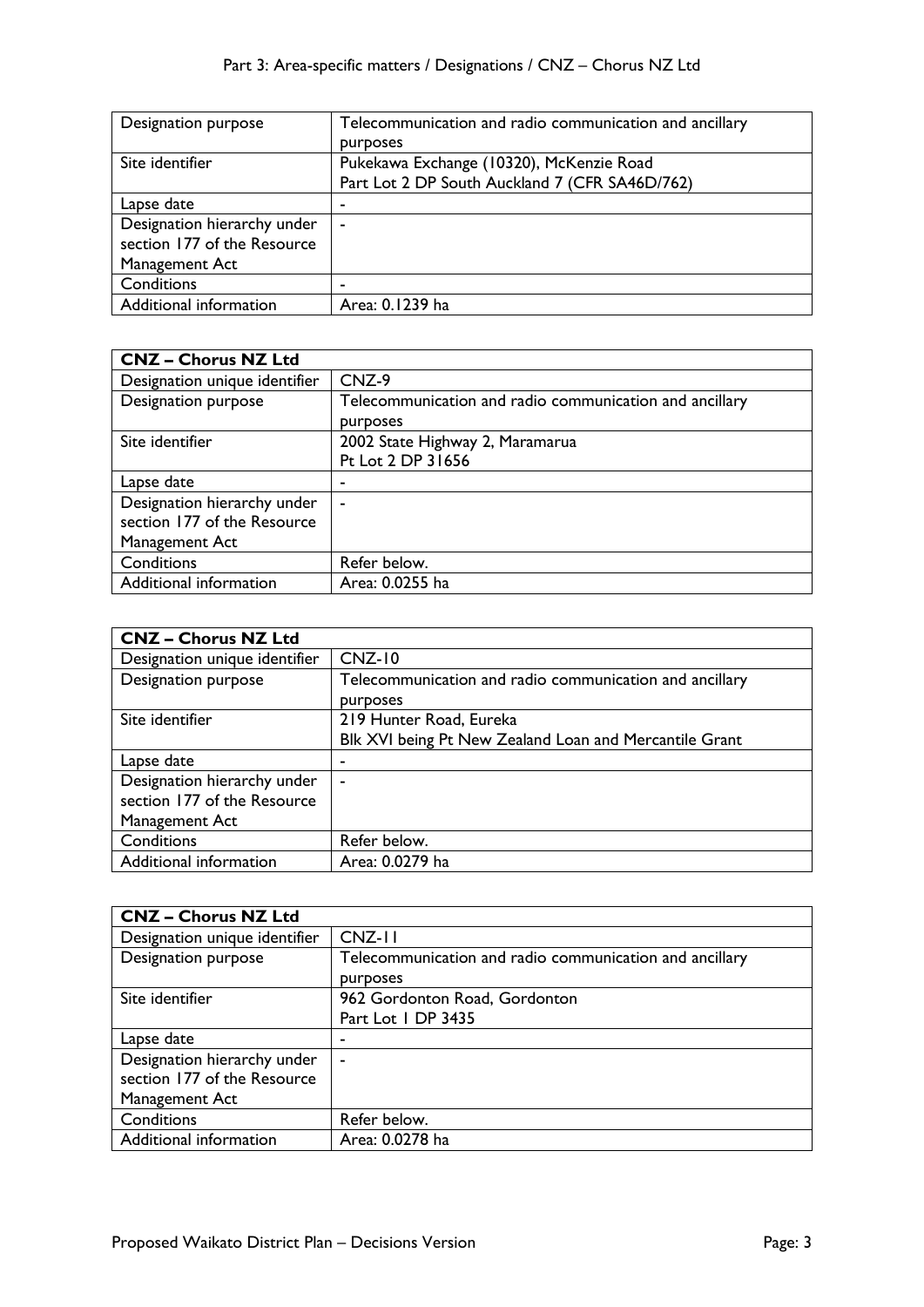| <b>CNZ - Chorus NZ Ltd</b>    |                                                         |
|-------------------------------|---------------------------------------------------------|
| Designation unique identifier | $CNZ-12$                                                |
| Designation purpose           | Telecommunication and radio communication and ancillary |
|                               | purposes                                                |
| Site identifier               | Between 36 and 44 Horotiu Road, Horoti                  |
|                               | Lot 2 DP 10993                                          |
| Lapse date                    | -                                                       |
| Designation hierarchy under   | $\blacksquare$                                          |
| section 177 of the Resource   |                                                         |
| Management Act                |                                                         |
| Conditions                    | Refer below.                                            |
| Additional information        | Area: 0.1012 ha                                         |

| <b>CNZ - Chorus NZ Ltd</b>    |                                                         |
|-------------------------------|---------------------------------------------------------|
| Designation unique identifier | $CNZ-13$                                                |
| Designation purpose           | Telecommunication and radio communication and ancillary |
|                               | purposes                                                |
| Site identifier               | Adjacent to 7 Henderson Road, Horsham Downs             |
|                               | Part Lot IA DP 7516                                     |
| Lapse date                    |                                                         |
| Designation hierarchy under   |                                                         |
| section 177 of the Resource   |                                                         |
| Management Act                |                                                         |
| Conditions                    | Refer below.                                            |
| Additional information        | Area: 0.0278 ha                                         |

| <b>CNZ - Chorus NZ Ltd</b>    |                                                                     |
|-------------------------------|---------------------------------------------------------------------|
| Designation unique identifier | $CNZ-14$                                                            |
| Designation purpose           | Telecommunication and radio communication and ancillary<br>purposes |
| Site identifier               | 44 William Street, Huntly                                           |
|                               | Lot 12 DP 1188                                                      |
| Lapse date                    |                                                                     |
| Designation hierarchy under   | $\blacksquare$                                                      |
| section 177 of the Resource   |                                                                     |
| Management Act                |                                                                     |
| Conditions                    | Refer below.                                                        |
| Additional information        | Area: 0.1695 ha                                                     |

| <b>CNZ - Chorus NZ Ltd</b>    |                                                                     |
|-------------------------------|---------------------------------------------------------------------|
| Designation unique identifier | $CNZ-15$                                                            |
| Designation purpose           | Telecommunication and radio communication and ancillary<br>purposes |
| Site identifier               | 608 Matangi, Matangi                                                |
|                               | Lot 2 DPS 63287                                                     |
| Lapse date                    |                                                                     |
| Designation hierarchy under   | $\overline{\phantom{a}}$                                            |
| section 177 of the Resource   |                                                                     |
| Management Act                |                                                                     |
| Conditions                    | Refer below.                                                        |
| Additional information        | Area: 0.0164 ha                                                     |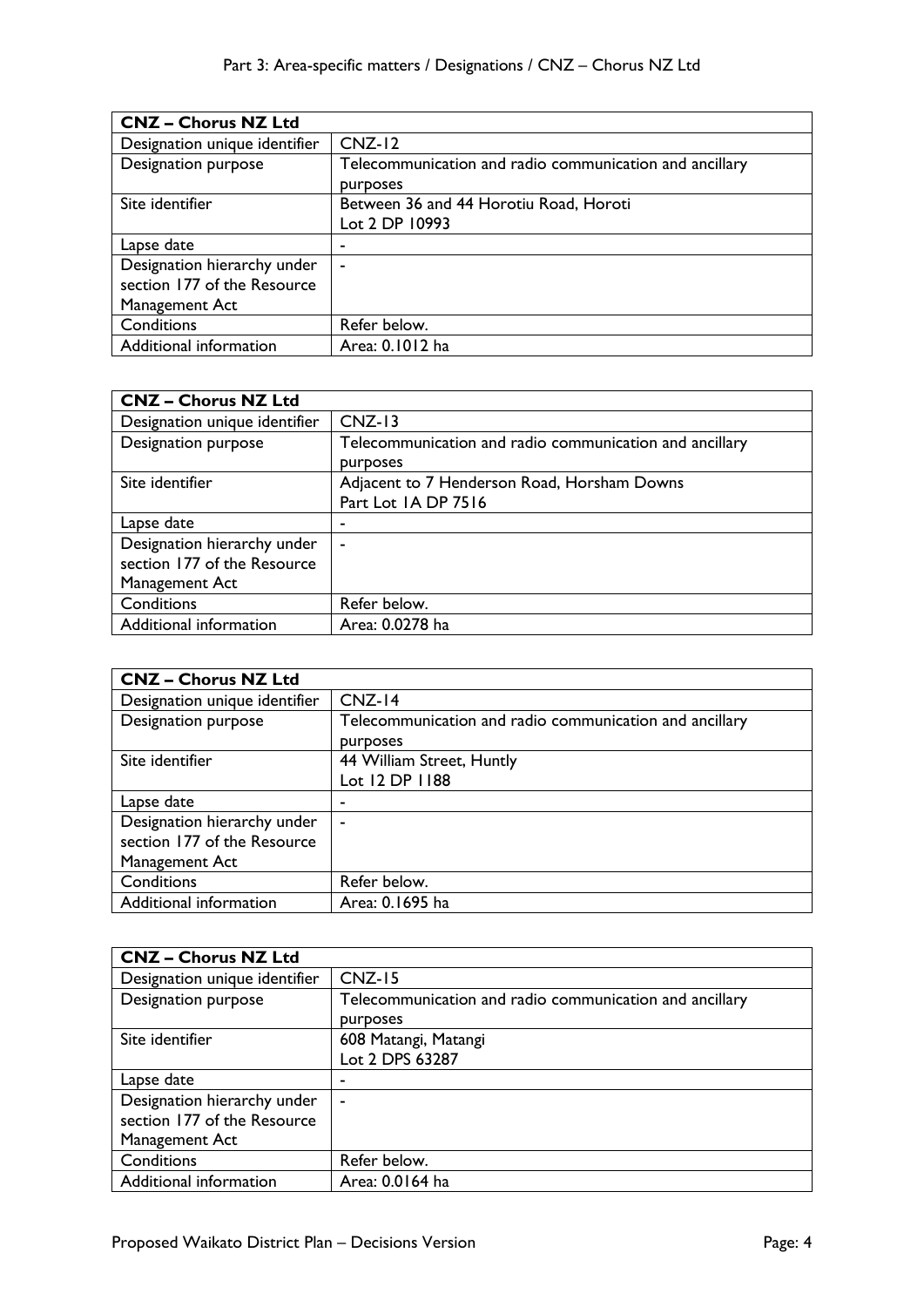| <b>CNZ - Chorus NZ Ltd</b>    |                                                         |
|-------------------------------|---------------------------------------------------------|
| Designation unique identifier | $CNZ-16$                                                |
| <b>Designation purpose</b>    | Telecommunication and radio communication and ancillary |
|                               | purposes                                                |
| Site identifier               | 816 Matahuru Road, Maungakawa                           |
|                               | Section I SO 47089                                      |
| Lapse date                    |                                                         |
| Designation hierarchy under   | $\blacksquare$                                          |
| section 177 of the Resource   |                                                         |
| Management Act                |                                                         |
| Conditions                    | Refer below.                                            |
| Additional information        | Area: 0.1011 ha                                         |

| <b>CNZ - Chorus NZ Ltd</b>                                                   |                                                                                                                  |
|------------------------------------------------------------------------------|------------------------------------------------------------------------------------------------------------------|
| Designation unique identifier                                                | $CNZ-17$                                                                                                         |
| Designation purpose                                                          | Telecommunication and radio communication and ancillary<br>purposes                                              |
| Site identifier                                                              | Private access track off Rutherford Road at rear of Pizzini Road,<br>Orini<br>Part Lot 1 and Part Lot 2 DP 19278 |
| Lapse date                                                                   |                                                                                                                  |
| Designation hierarchy under<br>section 177 of the Resource<br>Management Act | ۰                                                                                                                |
| Conditions                                                                   | Refer below.                                                                                                     |
| Additional information                                                       | Area: 0.1233 ha                                                                                                  |

| <b>CNZ - Chorus NZ Ltd</b>    |                                                                     |
|-------------------------------|---------------------------------------------------------------------|
| Designation unique identifier | $CNZ-18$                                                            |
| Designation purpose           | Telecommunication and radio communication and ancillary<br>purposes |
| Site identifier               | Land between 16 and 20 Jesmond Street, Ngaruawahia                  |
|                               | Allot 42 Town of Newcastle                                          |
| Lapse date                    | ۰                                                                   |
| Designation hierarchy under   | ٠                                                                   |
| section 177 of the Resource   |                                                                     |
| Management Act                |                                                                     |
| Conditions                    | Refer below.                                                        |
| Additional information        | Area: 0.1111 ha                                                     |

| <b>CNZ - Chorus NZ Ltd</b>    |                                                         |
|-------------------------------|---------------------------------------------------------|
| Designation unique identifier | $CNZ-19$                                                |
| Designation purpose           | Telecommunication and radio communication and ancillary |
|                               | purposes                                                |
| Site identifier               | 1327 Orini Road, Netherby                               |
|                               | Deposited Plan 12495                                    |
| Lapse date                    |                                                         |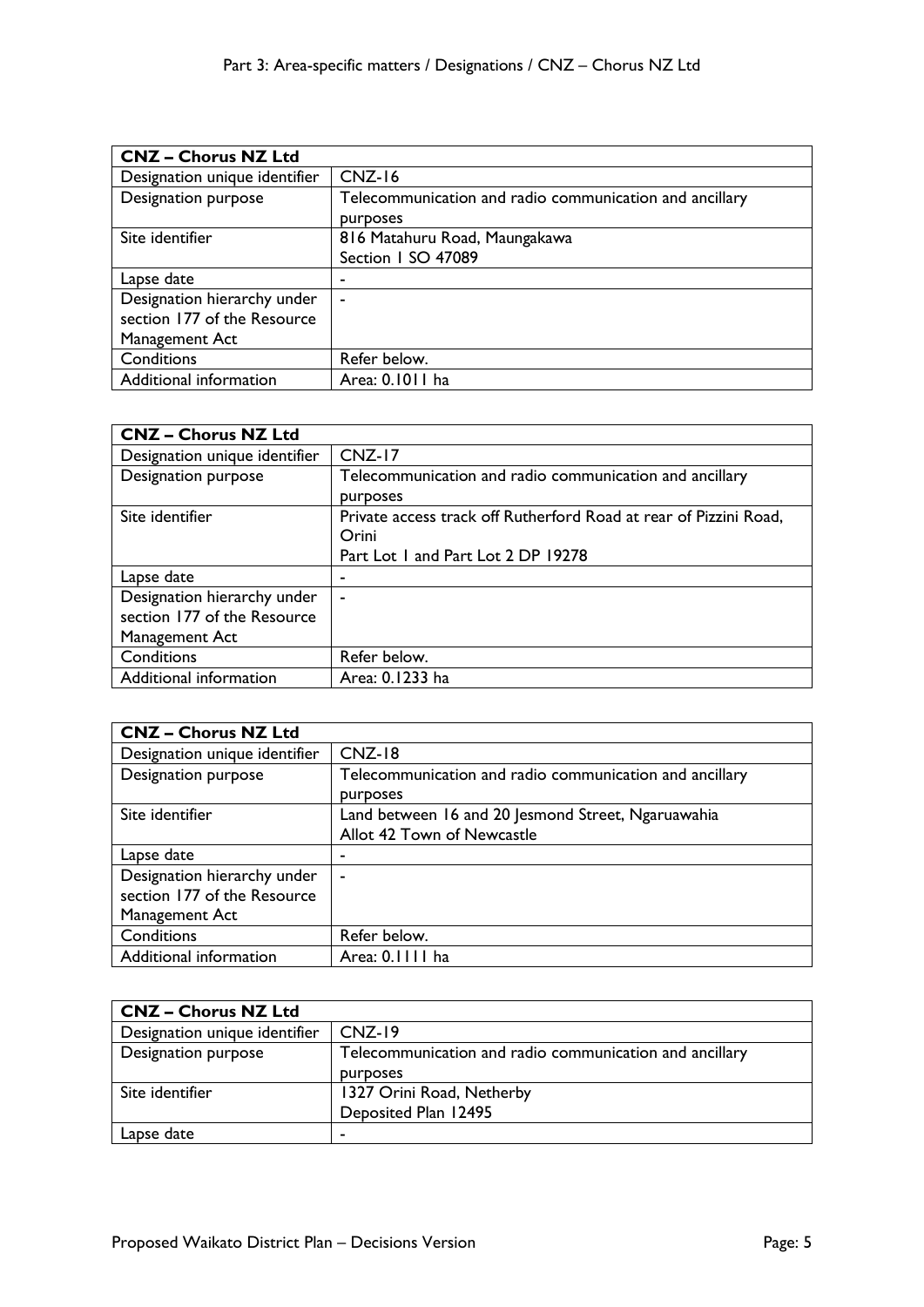| Designation hierarchy under | $\sim$          |
|-----------------------------|-----------------|
| section 177 of the Resource |                 |
| Management Act              |                 |
| Conditions                  | Refer below.    |
| Additional information      | Area: 0.1012 ha |

| <b>CNZ - Chorus NZ Ltd</b>    |                                                         |
|-------------------------------|---------------------------------------------------------|
| Designation unique identifier | $CNZ-20$                                                |
| Designation purpose           | Telecommunication and radio communication and ancillary |
|                               | purposes                                                |
| Site identifier               | 9 Wainui Road, Raglan                                   |
|                               | Lot 6 DP 8090                                           |
| Lapse date                    | ۰                                                       |
| Designation hierarchy under   | ٠                                                       |
| section 177 of the Resource   |                                                         |
| Management Act                |                                                         |
| Conditions                    | Refer below.                                            |
| Additional information        | Area: 0.1012 ha                                         |

| <b>CNZ - Chorus NZ Ltd</b>    |                                                         |
|-------------------------------|---------------------------------------------------------|
| Designation unique identifier | $CNZ-21$                                                |
| Designation purpose           | Telecommunication and radio communication and ancillary |
|                               | purposes                                                |
| Site identifier               | Adjacent to 1157 Hetherington Road, Rotongaro           |
|                               | Pt Section 5 Blk IX Rangiriri                           |
| Lapse date                    | ۰                                                       |
| Designation hierarchy under   | ٠                                                       |
| section 177 of the Resource   |                                                         |
| Management Act                |                                                         |
| Conditions                    | Refer below.                                            |
| Additional information        | Area: 0.0270 ha                                         |

| <b>CNZ - Chorus NZ Ltd</b>    |                                                           |
|-------------------------------|-----------------------------------------------------------|
| Designation unique identifier | $CNZ-22$                                                  |
| Designation purpose           | Telecommunication and radio communication and ancillary   |
|                               | purposes                                                  |
| Site identifier               | 42 Great South Road, Taupiri                              |
|                               | Section 1 SO 45477 & Closed Road Survey Office Plan 37654 |
| Lapse date                    |                                                           |
| Designation hierarchy under   |                                                           |
| section 177 of the Resource   |                                                           |
| Management Act                |                                                           |
| Conditions                    | Refer below.                                              |
| Additional information        | Area: 0.0278 ha                                           |

| <b>CNZ - Chorus NZ Ltd</b>    |                                                         |
|-------------------------------|---------------------------------------------------------|
| Designation unique identifier | $CNZ-23$                                                |
| Designation purpose           | Telecommunication and radio communication and ancillary |
|                               | <b>DULDOSES</b>                                         |
| Site identifier               | <b>1117 Tauwhare Road</b>                               |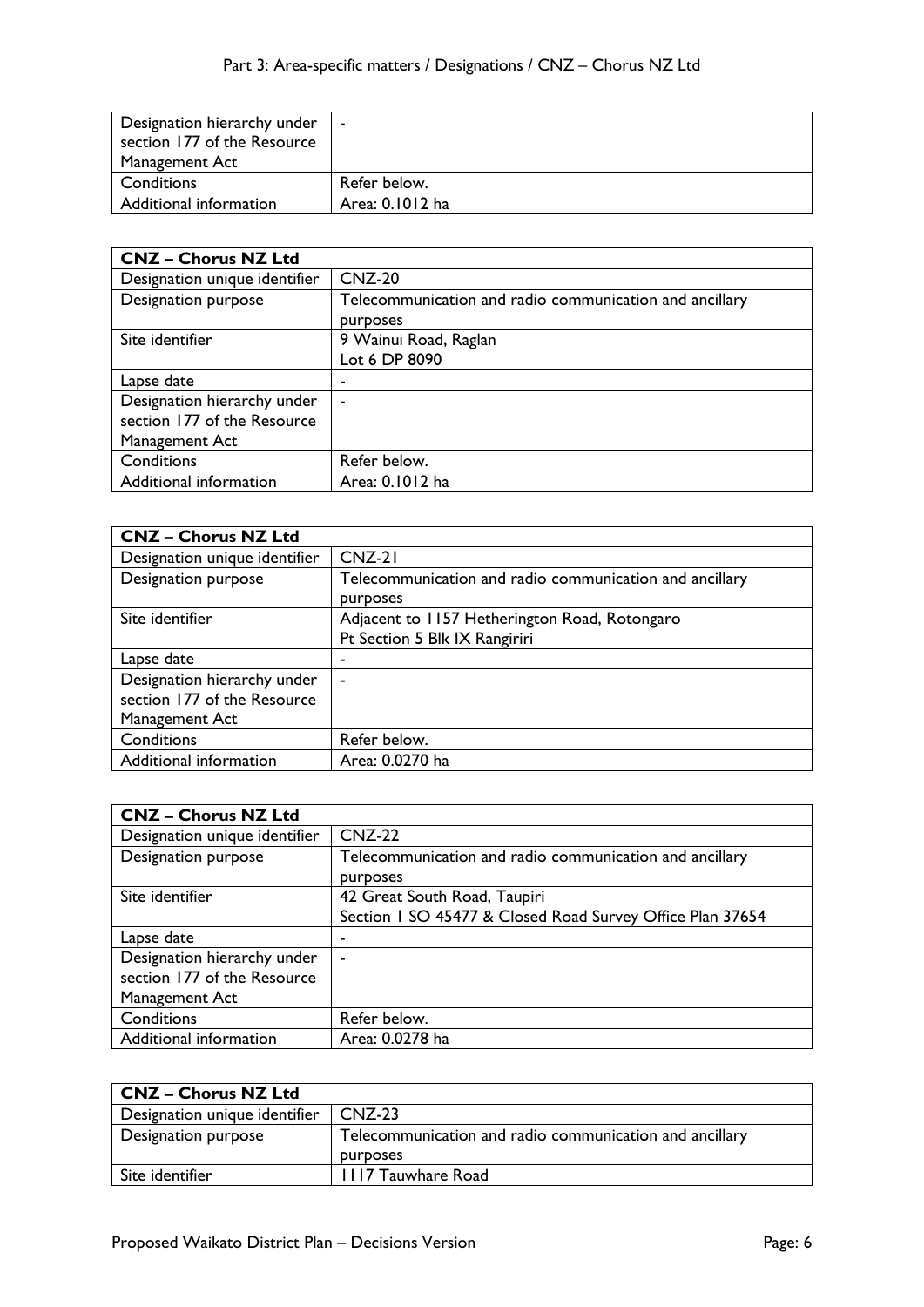|                                                            | Pt Lot 3 DP 2903 |
|------------------------------------------------------------|------------------|
| Lapse date                                                 |                  |
| Designation hierarchy under<br>section 177 of the Resource | $\sim$           |
| Management Act                                             |                  |
| Conditions                                                 | Refer below.     |
| Additional information                                     | Area: 0.0279 ha  |

| <b>CNZ - Chorus NZ Ltd</b>    |                                                         |
|-------------------------------|---------------------------------------------------------|
| Designation unique identifier | $CNZ-24$                                                |
| Designation purpose           | Telecommunication and radio communication and ancillary |
|                               | purposes                                                |
| Site identifier               | I Saleyard Road, Te Kauwhata                            |
|                               | Section I SO 58163                                      |
| Lapse date                    | ٠                                                       |
| Designation hierarchy under   | ۰                                                       |
| section 177 of the Resource   |                                                         |
| Management Act                |                                                         |
| Conditions                    | Refer below.                                            |
| Additional information        | Area: 0.0494 ha                                         |

| <b>CNZ - Chorus NZ Ltd</b>    |                                                         |
|-------------------------------|---------------------------------------------------------|
| Designation unique identifier | $CNZ-25$                                                |
| Designation purpose           | Telecommunication and radio communication and ancillary |
|                               | purposes                                                |
| Site identifier               | 729-733 Te Kowhai Road, Te Kowhai                       |
|                               | Part Allotment 86 Horotiu Parish                        |
| Lapse date                    |                                                         |
| Designation hierarchy under   | $\blacksquare$                                          |
| section 177 of the Resource   |                                                         |
| Management Act                |                                                         |
| Conditions                    | Refer below.                                            |
| Additional information        | Area: 0.0278 ha                                         |

| <b>CNZ - Chorus NZ Ltd</b>    |                                                         |
|-------------------------------|---------------------------------------------------------|
| Designation unique identifier | $CNZ-26$                                                |
| Designation purpose           | Telecommunication and radio communication and ancillary |
|                               | <b>DULDOSES</b>                                         |
| Site identifier               | Between 773 and 767 Te Mata Road, Te Mata               |
|                               | Pt Lot 2 DP 18766                                       |
| Lapse date                    |                                                         |
| Designation hierarchy under   |                                                         |
| section 177 of the Resource   |                                                         |
| Management Act                |                                                         |
| Conditions                    | Refer below.                                            |
| Additional information        | Area: 0.0278 ha                                         |

| <b>CNZ - Chorus NZ Ltd</b>                                 |  |
|------------------------------------------------------------|--|
| $^{\prime}$ Designation unique identifier $\,$ CNZ-27 $\,$ |  |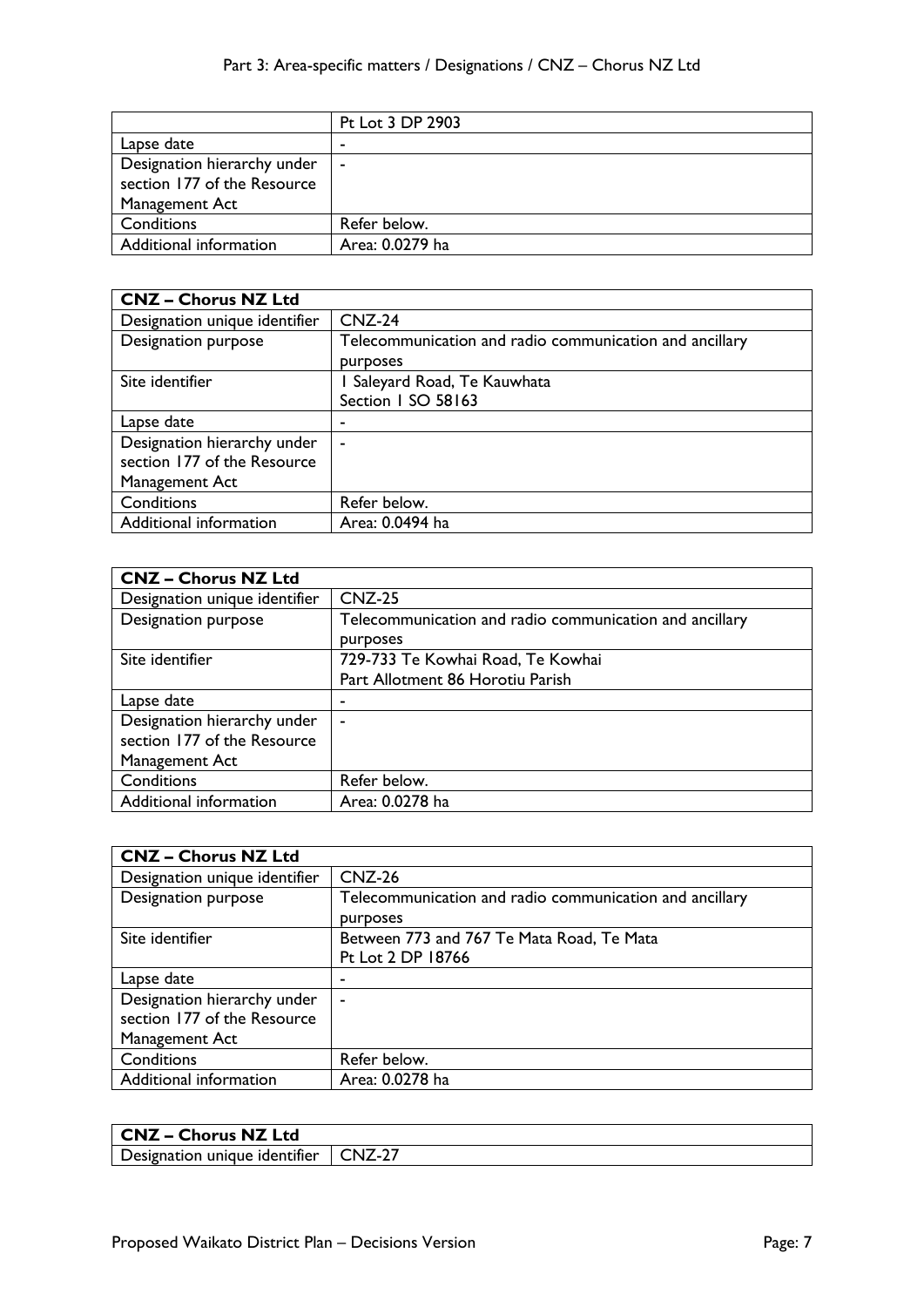| Designation purpose         | Telecommunication and radio communication and ancillary |
|-----------------------------|---------------------------------------------------------|
|                             | purposes                                                |
| Site identifier             | Van Houtte Road, Te Uku                                 |
|                             | Pt Section 1 Block VII Karioi                           |
| Lapse date                  |                                                         |
| Designation hierarchy under | $\sim$                                                  |
| section 177 of the Resource |                                                         |
| Management Act              |                                                         |
| Conditions                  | Refer below.                                            |
| Additional information      | Area: 0.6571 ha                                         |

| <b>CNZ - Chorus NZ Ltd</b>    |                                                         |
|-------------------------------|---------------------------------------------------------|
| Designation unique identifier | $CNZ-28$                                                |
| <b>Designation purpose</b>    | Telecommunication and radio communication and ancillary |
|                               | purposes                                                |
| Site identifier               | Junction of Ohautira Road and State Highway 23, Te Uku  |
|                               | Pt Allotment 130B Whaingaroa                            |
| Lapse date                    | ۰                                                       |
| Designation hierarchy under   | $\overline{\phantom{a}}$                                |
| section 177 of the Resource   |                                                         |
| Management Act                |                                                         |
| Conditions                    | Refer below.                                            |
| Additional information        | Area: 0.0529 ha                                         |

| $CNZ-29$                                                |
|---------------------------------------------------------|
| Telecommunication and radio communication and ancillary |
| purposes                                                |
| Adjacent to 1114 Waerenga Road, Waerenga                |
| Blk IX Piako SD being Part Lot DP 29336                 |
| ۰                                                       |
| ۰                                                       |
|                                                         |
|                                                         |
| Refer below.                                            |
| Area: 0.0278 ha                                         |
|                                                         |

| <b>CNZ - Chorus NZ Ltd</b>    |                                                         |
|-------------------------------|---------------------------------------------------------|
| Designation unique identifier | $CNZ-30$                                                |
| Designation purpose           | Telecommunication and radio communication and ancillary |
|                               | purposes                                                |
| Site identifier               | 76 Johnson Road, Ohinewai                               |
|                               | Pt Allot 348, Parish of Taupiri                         |
| Lapse date                    |                                                         |
| Designation hierarchy under   | ٠                                                       |
| section 177 of the Resource   |                                                         |
| Management Act                |                                                         |
| Conditions                    | Refer below.                                            |
| Additional information        | Area: 0.0276 ha                                         |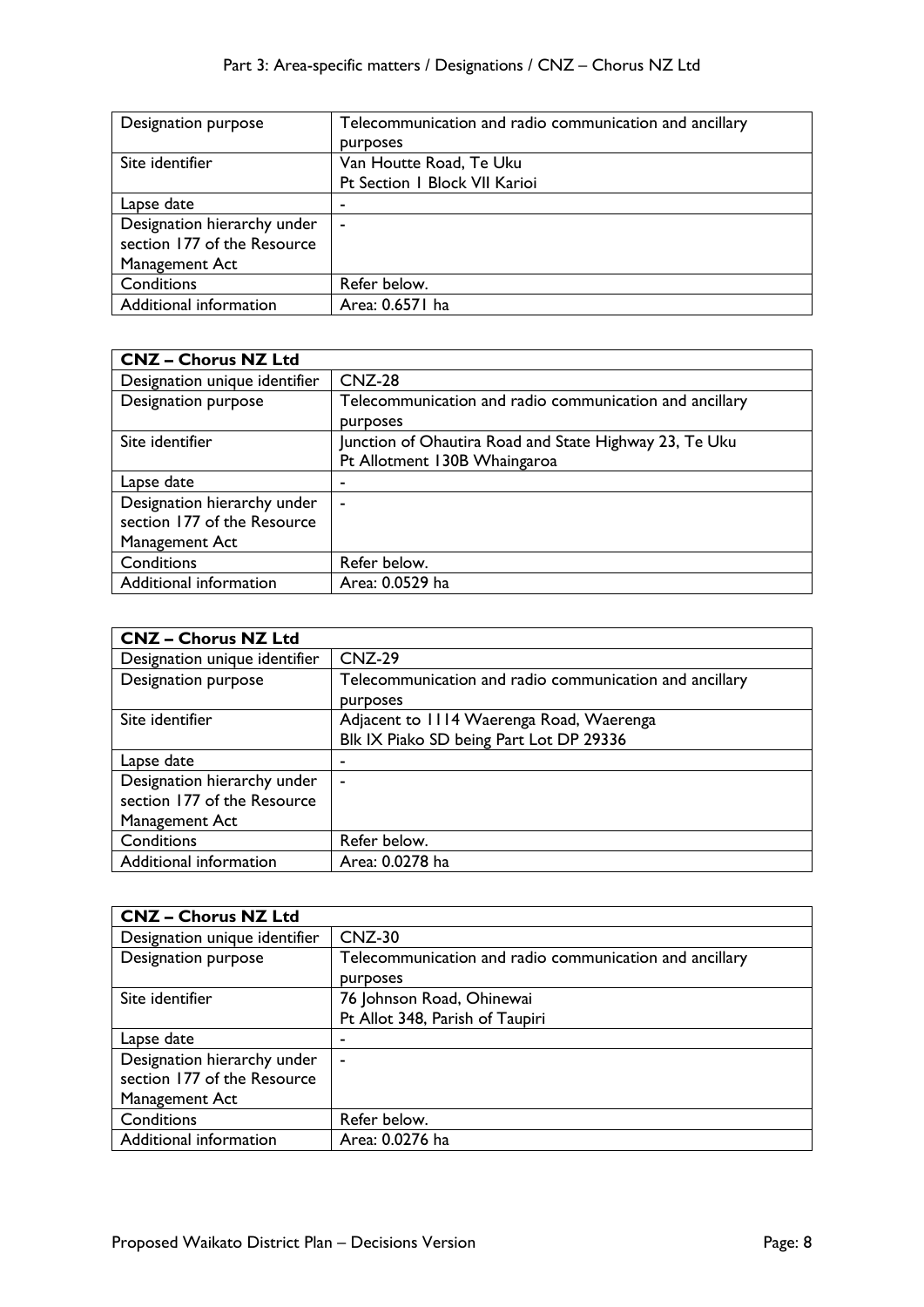| <b>CNZ - Chorus NZ Ltd</b>    |                                                         |
|-------------------------------|---------------------------------------------------------|
| Designation unique identifier | $CNZ-31$                                                |
| Designation purpose           | Telecommunication and radio communication and ancillary |
|                               | purposes                                                |
| Site identifier               | Adjacent to 1334 Whatawhata Road, Whatawhata            |
|                               | Part Section 14 Block III Alexandra SD                  |
| Lapse date                    |                                                         |
| Designation hierarchy under   | ۰                                                       |
| section 177 of the Resource   |                                                         |
| Management Act                |                                                         |
| Conditions                    | Refer below.                                            |
| Additional information        | Area: 0.0367 ha                                         |

| <b>CNZ - Chorus NZ Ltd</b>    |                                                         |
|-------------------------------|---------------------------------------------------------|
| Designation unique identifier | $CNZ-32$                                                |
| Designation purpose           | Telecommunication and radio communication and ancillary |
|                               | purposes                                                |
| Site identifier               | 49 Harris Street, Huntly West                           |
|                               | Part Lot 9 DPS 316                                      |
| Lapse date                    |                                                         |
| Designation hierarchy under   |                                                         |
| section 177 of the Resource   |                                                         |
| Management Act                |                                                         |
| Conditions                    | Refer below.                                            |
| Additional information        | Area: 0.0286 ha                                         |

| <b>CNZ - Chorus NZ Ltd</b>    |                                                         |
|-------------------------------|---------------------------------------------------------|
| Designation unique identifier | $CNZ-33$                                                |
| Designation purpose           | Telecommunication and radio communication and ancillary |
|                               | purposes                                                |
| Site identifier               | 4 St Stephens Avenue, Tuakau                            |
|                               | Lot 2 DP 137554                                         |
| Lapse date                    | ٠                                                       |
| Designation hierarchy under   | ۰                                                       |
| section 177 of the Resource   |                                                         |
| Management Act                |                                                         |
| Conditions                    | Refer below.                                            |
| Additional information        | Area: 0.0520 ha                                         |

## **Conditions for Designations CNZ-9, CNZ-10, CNZ-11, CNZ-13, CNZ-16, CNZ-17, CNZ-21, CNZ-27, CNZ-28, CNZ-29 and CNZ-30 in the GRUZ – General rural zone**

## **Masts and Antennas**

- 1. The height of any new mast and any antennas (mounted on a mast or a building) shall not exceed 25m above ground level (excluding any lightning rod), except for sites U17 (Mt Pukemore) and U27 (Te Uku Radio Site off Van Houte Road) where this height limit shall be 12.5m.
- 2. Notwithstanding Condition 1, antennas attached to masts existing as at 18 July 2018 may be upgraded, reconfigured or additional antennas installed, provided that there is no overall increase in height where Condition 1 would otherwise not be met.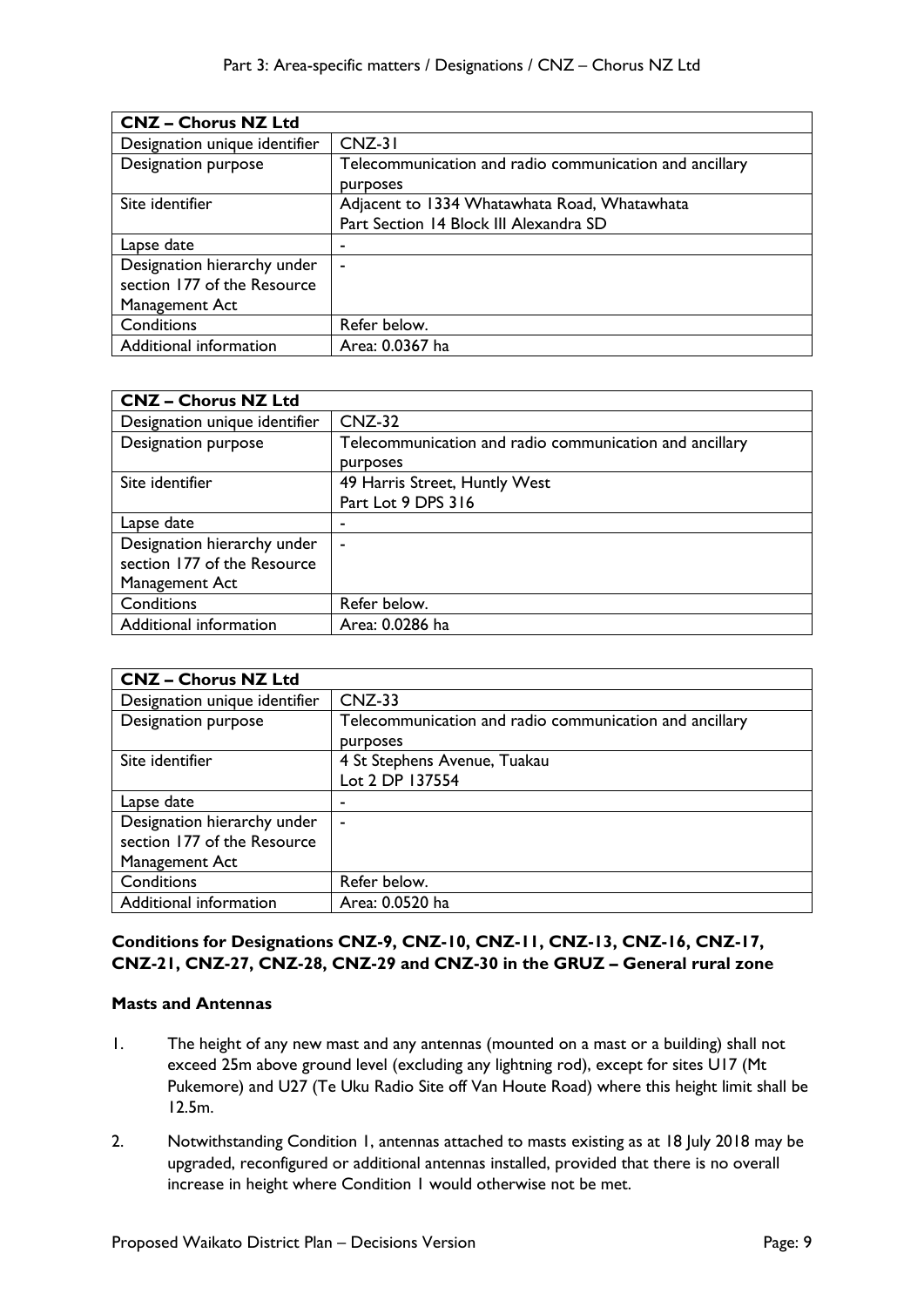- 3. Antennas mounted on the roof of buildings shall not extend more than 5m above the maximum height of the highest part of the roof, provided that they comply with Condition 1.
- 4. In regard to conditions 1-3 above, the dimensions of any antennas, masts and head frames shall comply with the *Resource Management (National Environmental Standards for Telecommunications Facilities) Regulations 2016.*

## **Outline Plans**

- 5. An Outline Plan of works shall not be required for:
	- (a) Any internal building works (excluding equipment generating external noise)
	- (b) Replacement of equipment where the new equipment is of a similar size in height, breadth and depth and subject to compliance with noise conditions set out below
	- (c) The replacement of any antennas with antennas of similar size provided that there is no increase in the overall height of the facility
	- (d) General site maintenance and repair work, or boundary fencing otherwise permitted by the District Plan.

#### **Noise**

- 6. Any new noise generating equipment (excluding any engine alternator required for emergency back-up power generation) shall not exceed the following limits
	- (a) At the boundary of any adjacent residential or rural residential zoned property; or
	- (b) At the notional boundary 20m from the facade of any dwelling in a rural zone, or at the site boundary, whichever is closest to the dwelling:

7am – 10pm on any day:

Leg  $50$  dB(A)

10pm – 7am on any day:

Leg  $40$  dB(A)

- 7. Any new noise generating equipment (excluding any engine alternator required for emergency backup power generation) shall cumulatively in combination with any other noise generating equipment on the site not result in any increase in existing noise levels received at any other property boundary where the noise levels in Condition 6 are exceeded. A noise assessment may need to be submitted as part of any outline plan (depending on circumstances such as the nature of the noise generating equipment, remoteness of the site, and proximity to sensitive boundaries) to confirm the existing noise levels and predicted new noise levels to confirm compliance with this condition.
- 8. For any changes or additions to the engine alternators on the site, where the noise from all engine alternators exceeds the noise limits in Condition 6, an outline plan shall be required which demonstrates how the equipment and any mitigation is the best practicable option (BPO) to ensure that noise levels do not exceed a reasonable level.
- 9. The requiring authority shall adopt the best practicable option to ensure emission of noise from its designated site does not exceed a reasonable level.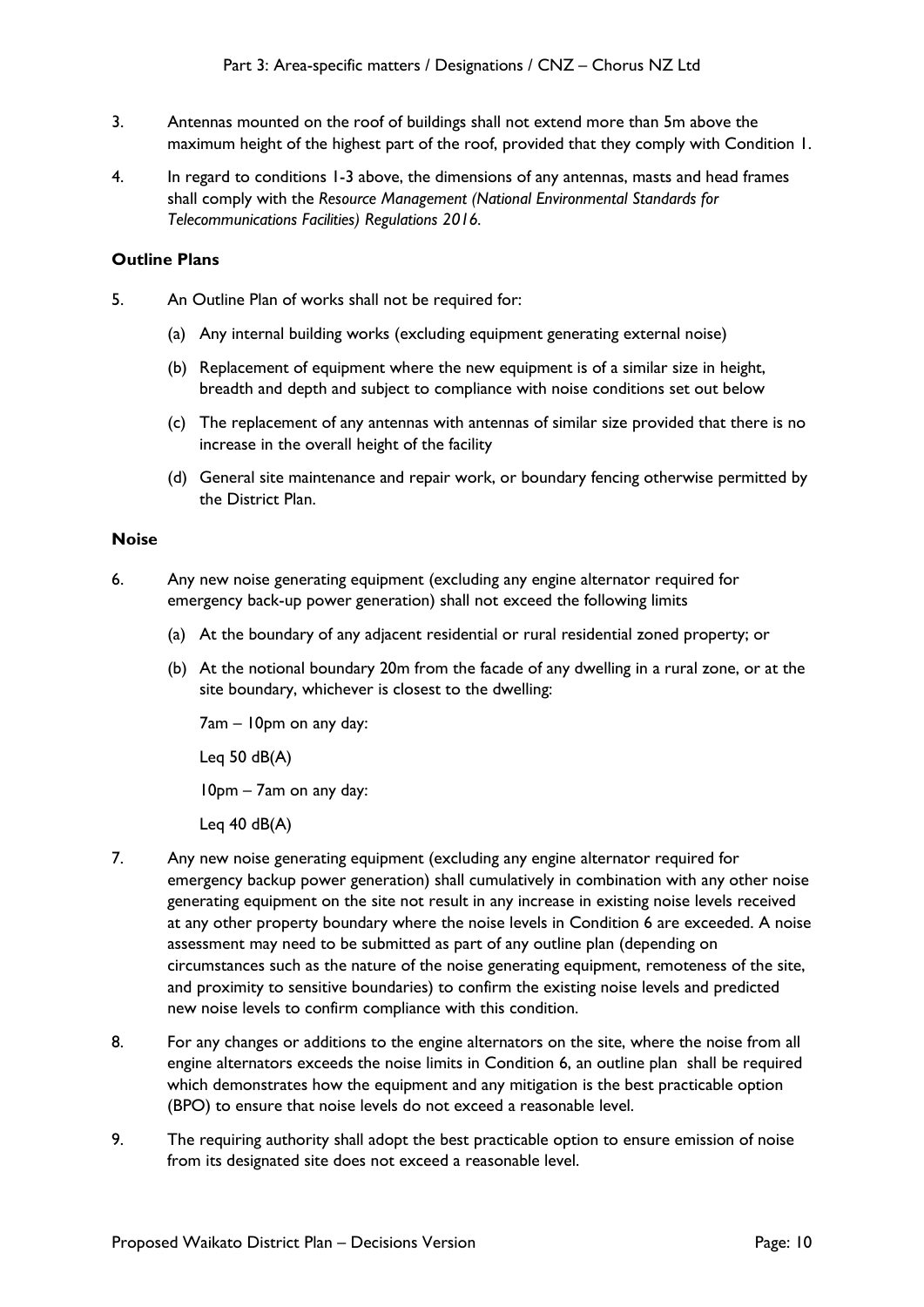## **Radiofrequency Fields**

10. Any equipment transmitting radiofrequency energy shall comply with the exposure levels stated in New Zealand Standard NZS2772.1:1999 as required by the National Environmental Standards for Telecommunications Facilities at any place where the public has reasonable access.

## **Conditions for Designations CNZ-12, CNZ-14, CNZ-15, CNZ-18, CNZ-20, CNZ-24, CNZ-31 and CNZ-33 in the business zones**

#### **Masts and Antennas**

- 1. The height of any new mast and any antennas (mounted on a mast or building) shall not exceed 15 m above ground level (excluding any lightning rod).
- 2. Notwithstanding Condition 1, antennas attached to masts existing as at 18 July 2018 may be upgraded, reconfigured or additional antennas installed, provided that there is no overall increase in height where Condition 1 would otherwise not be met.
- 3. Any new mast and antennas shall comply with a height in relation to boundary control from any adjoining residential or rural residential zoned boundaries of 2.5m high at the boundary and 45 degrees.
- 4. Antennas mounted on the roof of buildings shall not extend more than 5m above the maximum height of the highest part of the roof, provided that they comply with Condition 1, and shall comply with a height in relation to boundary control from any adjoining residential or rural residential zoned boundaries of 2.5m high at the boundary and 45 degrees.
- 5. In regard to conditions 1-4 above, the dimensions of any antennas, masts and head frames shall comply with the Resource Management (National Environmental Standards for Telecommunications Facilities) Regulations 2016.
- 6. For site CNZ-20 (9 Wainui Road, Raglan), a survey shall be undertaken prior to constructing any building or structure exceeding 8m in height above ground level to confirm that they will not protrude into the Raglan navigation beacons' height restriction plane.
- 7. Advice Note: Rule 17.1.1 of the Proposed Waikato District Plan, which protects the sightlines of the Raglan Navigation Beacons, is a coastal protection rule in terms of the NESTF regulation 51. Therefore, under regulation 56, the rule prevails over the NESTF which otherwise permits a 15m high mast.

#### **Outline Plans**

- 8. An Outline Plan of works shall not be required for
	- (a) any internal building works (excluding equipment generating external noise)
	- (b) replacement of equipment where the new equipment is of a similar size in height, breadth and depth and subject to compliance with noise conditions set out below
	- (c) the replacement of any antennas with antennas of similar size provided that there is no increase in the overall height of the facility
	- (d) general site maintenance and repair work, or boundary fencing otherwise permitted by the District Plan.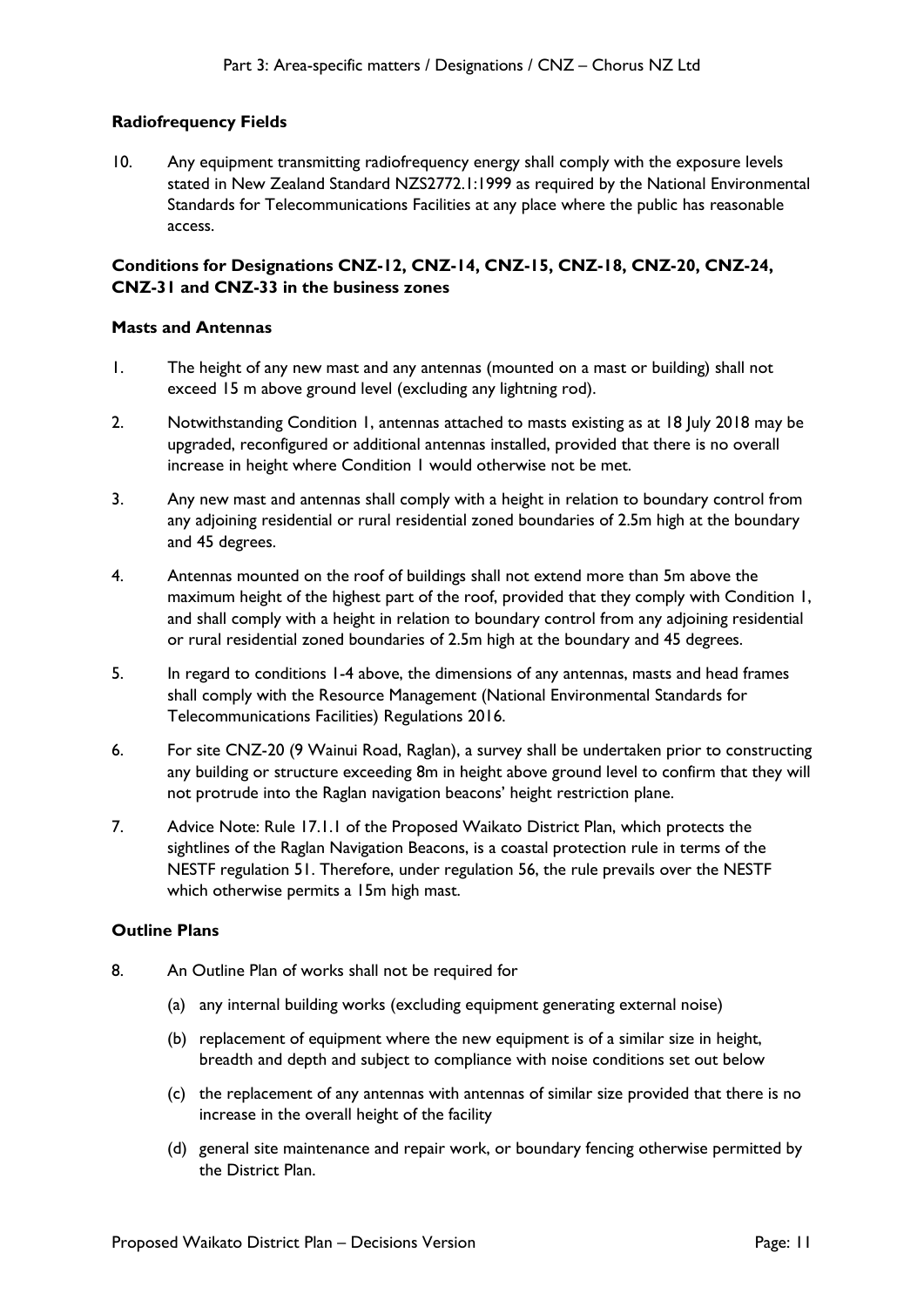#### **Noise**

- 9. Any new noise generating equipment (excluding any engine alternator required for emergency back-up power generation) shall not exceed the following noise limits
	- (a) At the boundary of any adjacent residential or rural residential zoned property:

7am – 10pm on any day: Leg  $50$  dB(A) 10pm – 7am on any day:

Leg  $40$  dB $(A)$ 

(b) At the boundary of any adjacent business zoned property:

7am – 10pm on any day:

Leg  $55$  dB(A)

10pm – 7am on any day:

Leg  $45$  dB(A)

- 10. Any new noise generating equipment (excluding any engine alternator required for emergency backup power generation) shall cumulatively in combination with any other noise generating equipment on the site not result in any increase in existing noise levels received at any other property boundary where the noise levels in Condition 9 are exceeded. A noise assessment may need to be submitted as part of any outline plan (depending on circumstances such as the nature of the noise generating equipment, remoteness of the site, and proximity to sensitive boundaries) to confirm the existing noise levels and predicted new noise levels to confirm compliance with this condition.
- 11. For any changes or additions to the engine alternators on the site, where the noise from all engine alternators exceeds the noise limits in Condition 9, an outline plan shall be required which demonstrates how the equipment and any mitigation is the best practicable option (BPO) to ensure that noise levels do not exceed a reasonable level.
- 12. The requiring authority shall adopt the best practicable option to ensure emission of noise from its designated site does not exceed a reasonable level.

#### **Radiofrequency Fields**

13. Any equipment transmitting radiofrequency energy shall comply with the exposure levels stated in New Zealand Standard NZS2772.1:1999 as required by the National Environmental Standards for Telecommunications Facilities at any place where the public has reasonable access.

## **Conditions for Designations CNZ-19, CNZ-22, CNZ-23, CNZ-25, CNZ-26, CNZ-32 in the GRZ – General residential zone and RLZ – Rural lifestyle zone**

#### **Masts and Antennas**

1. The height of any new mast and any antennas (mounted on a mast or building) shall not exceed 15m above ground level (excluding any lightning rod).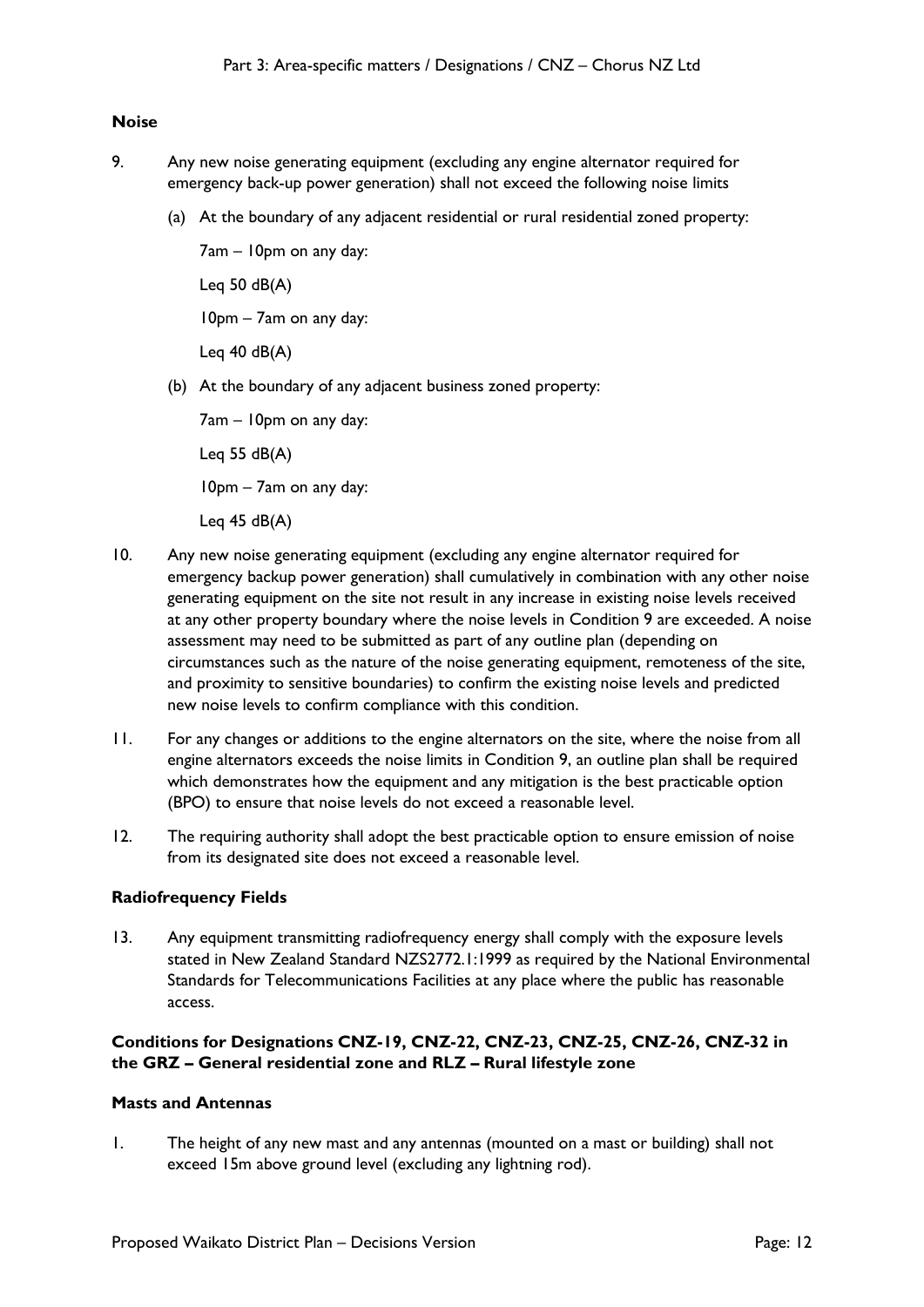- 2. Notwithstanding Condition 1, antennas attached to masts existing as at 18 July 2018 may be upgraded, reconfigured or additional antennas installed, provided that there is no overall increase in height where Condition 1 would otherwise not be met.
- 3. Any new mast and antennas shall comply with a height in relation to boundary control from any adjoining residential or rural residential zoned boundaries of 2.5m high at the boundary and 45 degrees.
- 4. Antennas mounted on the roof of buildings shall not extend more than 3m above the maximum height of the highest part of the roof, provided that they comply with Condition 1, and shall comply with a height in relation to boundary control from any adjoining residential or rural residential zoned boundaries of 2.5m high at the boundary and 45 degrees.
- 5. In regard to conditions 1-4 above, the dimensions of any antennas, masts and head frames shall comply with the Resource Management (National Environmental Standards for Telecommunications Facilities) Regulations 2016.

## **Outline Plans**

- 6. An Outline Plan of works shall not be required for
	- (a) any internal building works (excluding equipment generating external noise)
	- (b) replacement of equipment where the new equipment is of a similar size in height, breadth and depth and subject to compliance with noise conditions set out below
	- (c) the replacement of any antennas with antennas of similar size provided that there is no increase in the overall height of the facility;
	- (d) general site maintenance and repair work, or boundary fencing otherwise permitted by the District Plan.

## **Noise**

- 7. Any new noise generating equipment (excluding any engine alternator required for emergency back-up power generation) shall not exceed the following noise limits
	- (a) At the boundary of any adjacent residential or rural residential zoned property:

7am – 10pm on any day: Leg  $50$  dB(A) 10pm – 7am on any day: Leg  $40$  dB(A)

8. Any new noise generating equipment (excluding any engine alternator required for emergency backup power generation) shall cumulatively in combination with any other noise generating equipment on the site not result in any increase in existing noise levels received at any other property boundary where the noise levels in Condition 7 are exceeded. A noise assessment may need to be submitted as part of any outline plan (depending on circumstances such as the nature of the noise generating equipment, remoteness of the site, and proximity to sensitive boundaries) to confirm the existing noise levels and predicted new noise levels to confirm compliance with this condition.